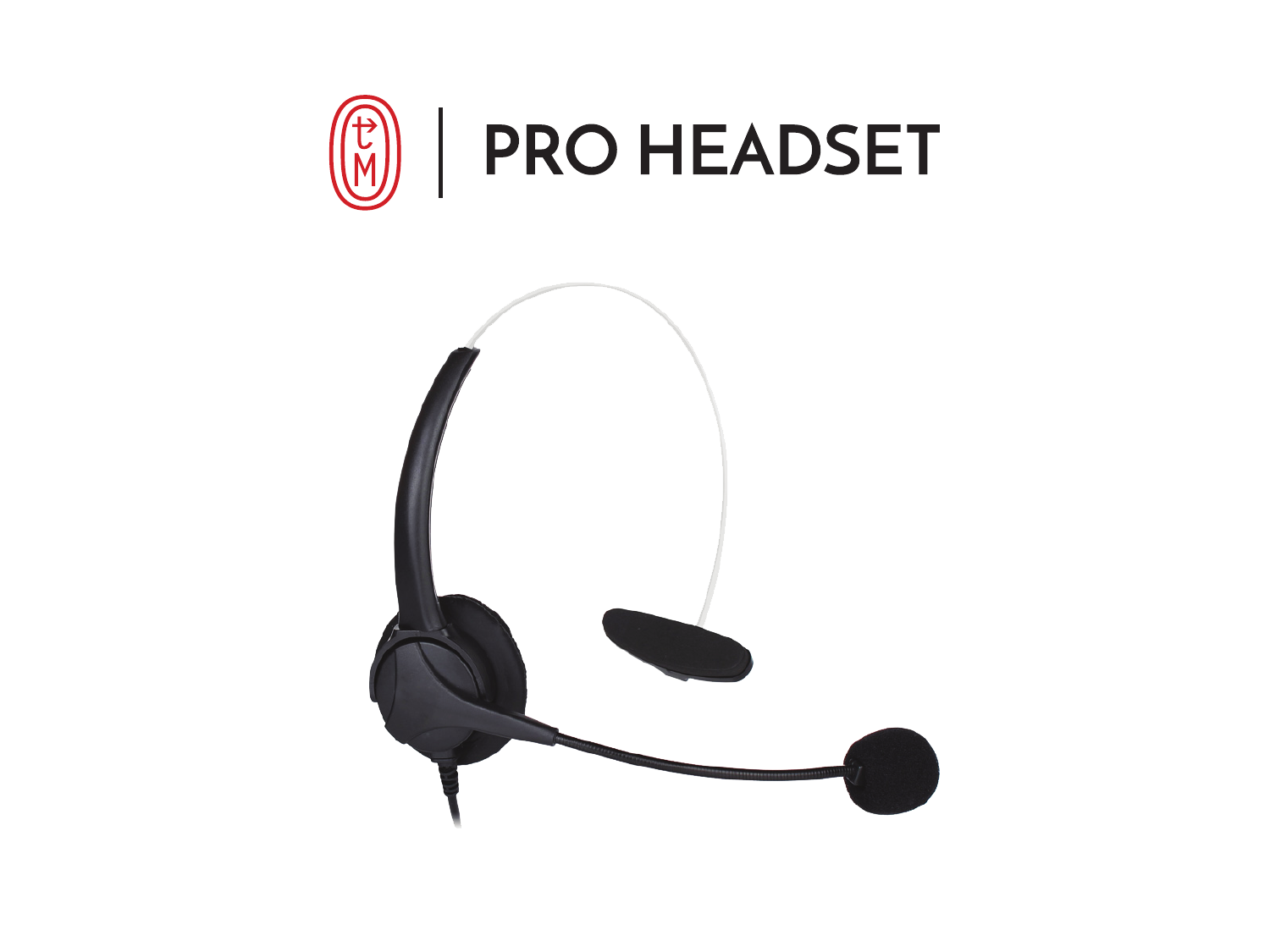## **Instructions**

### *Standard Use*

1) Product is plug and play. Insert into USB port and start using.

## *Using with Remote Desktop*

1) Select show options



2) Select local resources/settings



3) Select: Play on remote computer and select OK

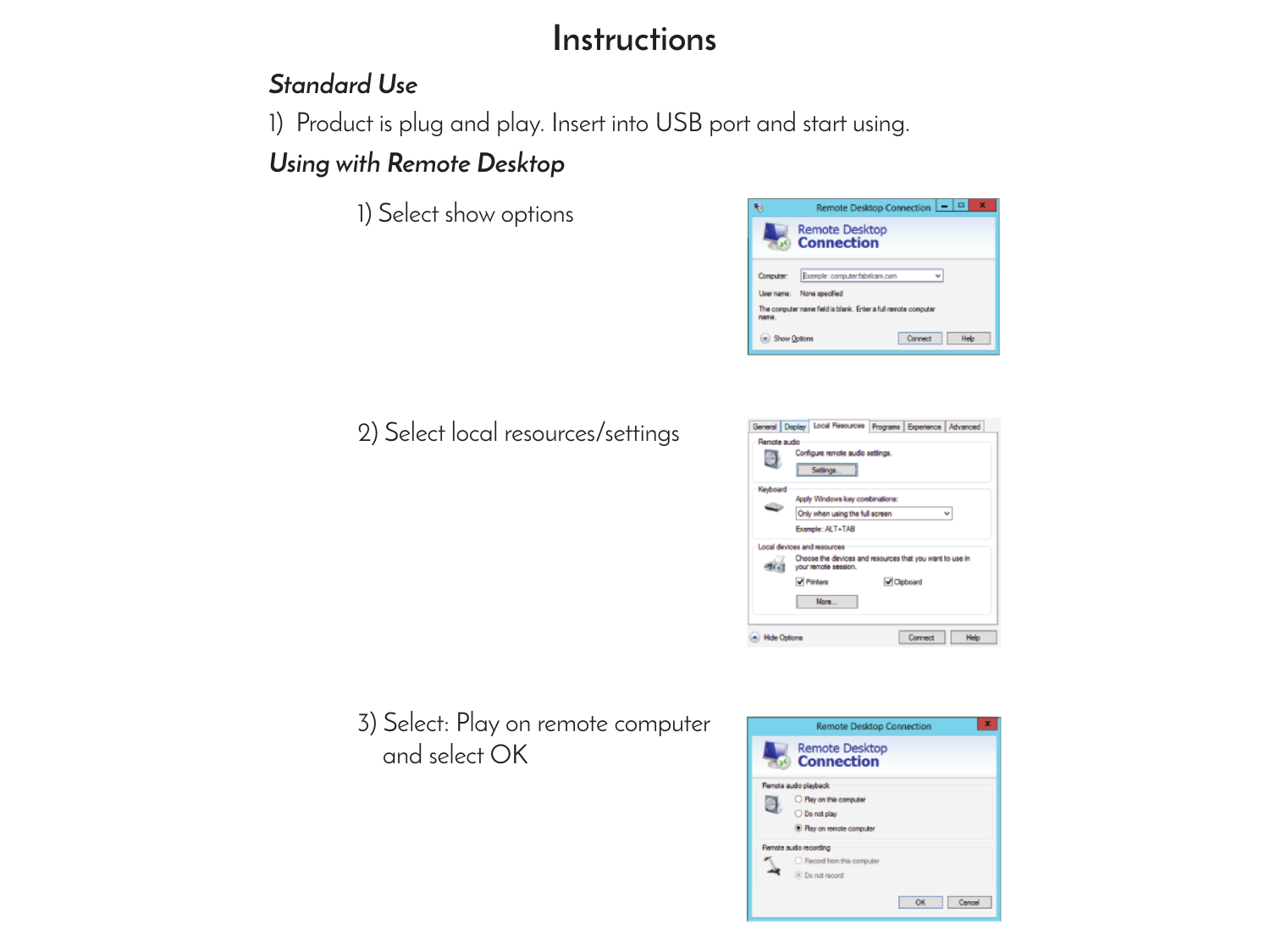# **FAQs**

### **Issue: Headset is not being detected by computer**

Headset is not working or appearing.

Try privacy settings:

A. Go to Start , select Settings > Privacy > Microphone

B. Activate "Allow apps to access your microphone"

Enable Microphone

If your computer has a built in MIC or was previously connected to another input sound system you will need to fist disable that input. To do so see below:

A. Right click on windows icon and select Device Manager

- B. Expand 'sound devices' or 'Audio inputs and ouputs' to display your microphone. It may be called 'Integrated microphone' , 'USB microphone' or similar
- C. Right-click on the device and choose 'Disable'
- D. Click 'OK' to confirm

Enable Speakers

If your computer has a built in speaker system:

- A. Open Device Manager
- B. Expand 'sound devices' or 'Audio inputs and ouputs' to display your sound device options. Enable headset
- C. Click 'OK' to confirm

### **Issue: People cannot hear me**

A. Right-click the Speakers icon on the taskbar

B. Select Open Volume mixer